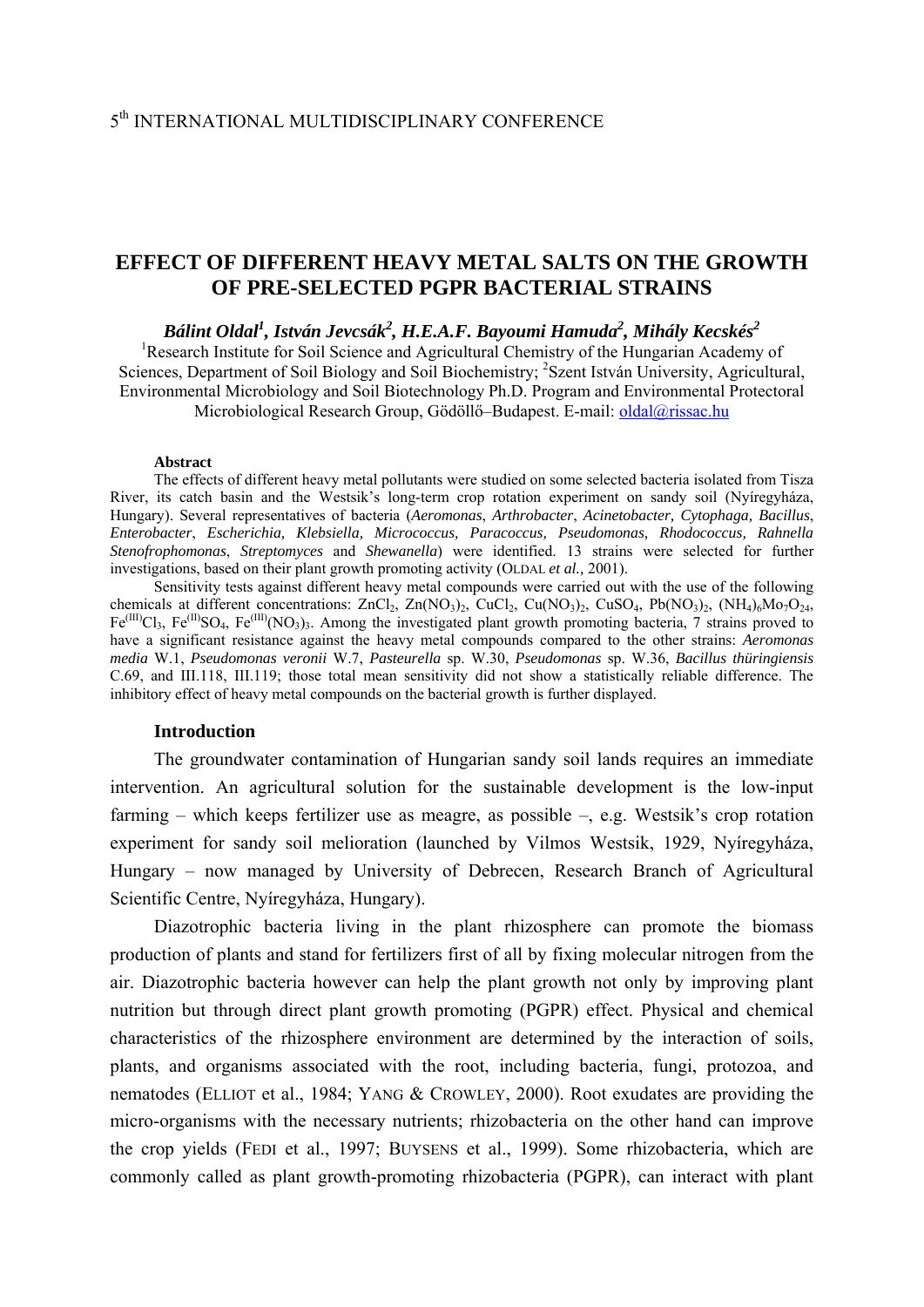roots and can protect the roots against the pathogenic micro-organisms (KLOEPPER & SCHROT, 1978; LIGON et al., 2000). There are several mechanisms behind this beneficial behavior, such as the siderophore production, the fast-growing ability or the release of some antibiotic compounds. The PGPR effect therefore is the result of a complex interaction (BIRÓ et al., 1998). Under temperate climatic circumstances *Pseudomonads* are common and ubiquitous members of the rhizobacterial micro biota in the soils. These beneficial effects develop either as the suppression of diseases and deleterious effects caused by the soil-borne pathogens (WELLER, 1988; COOK,1993); or as a better growth and fitness due to the secondary metabolite production.

*Fluorescent-putida* type pseudomonades therefore are the most commonly studied biopesticides (SCHWYN & NEILANDS, 1987). Such beneficial bacteria – mainly belonging to *Pseudomonas* genus – which are resistant against natural and man-made ecological factors can play a well-founded role among the strains selected for plant inoculation.

### **Materials and Methods**

43 Gram-negative and Gram-positive, aerobic, non-oligotroph rod-shaped bacterial strains were isolated from the **1/** rhizosphere and rhizoplane of lupine and vetch plants (26 strains, only *Pseudomonas*) grown in the Westsik's long-term crop rotation experiment on sandy soil (Nyíregyháza, Hungary), and from the **2a/** soil of flooded area (8 strains), **2b/** soil of river bank (9 strains) and **3/** surface water of the Upper-Tisza river (Hungary) at the following sampling places: Tivadar, Aranyosapáti, Záhony, Balsa (towns/villages along the river, in the order of North to South). Among them some places were free from pollutant chemicals, while the others were over-polluted.

### Table 1

| Code and origin of the investigated <i>Pseudomonas</i> sp. strains from Westsik's long term crop rotation |  |  |  |  |  |  |  |
|-----------------------------------------------------------------------------------------------------------|--|--|--|--|--|--|--|
| experiment                                                                                                |  |  |  |  |  |  |  |

| Pseudomonas<br>sp. types                                | Treatments in the Westsik experiment* |                                     |                                |                                                   |  |  |  |
|---------------------------------------------------------|---------------------------------------|-------------------------------------|--------------------------------|---------------------------------------------------|--|--|--|
|                                                         | I. uncultivated                       | IV. straw<br>(26.1 t/ha/3)<br>year) | VIII. green<br>manure $(N.D.)$ | IX. farm-yard<br>manure<br>(26.1 t/ha/3)<br>year) |  |  |  |
| P. aeruginosa                                           | A10; AX                               | $A5/2$ ; $A35/2$ ;<br>A20           | A6; A9; A34                    | A16; A23/1;<br>A28a; A30/2;<br>A36                |  |  |  |
| Fluorescens-<br><i>putida</i> type<br>pseudomonad<br>es | F1; F2                                | F4; F8; F12                         | F15; F22; F38                  | F41; F44;<br>F47; D65;<br>D <sub>80</sub>         |  |  |  |

\*Treatments were enriched with inorganic fertilisers, as follows:  $I = 32.5$  kg·ha<sup>-1</sup> N, 25 kg·ha<sup>-1</sup> P and 20.5 kg·ha<sup>-1</sup> K; IV = 50 kg·ha<sup>-1</sup> N, 50 kg·ha<sup>-1</sup> P and 16.2 kg·ha<sup>-1</sup> K; VIII = 50 kg·ha<sup>-1</sup> P and 16.2 kg·ha<sup>-1</sup> K; IX = 50 kg·ha<sup>-1</sup> N. N.D. = not determined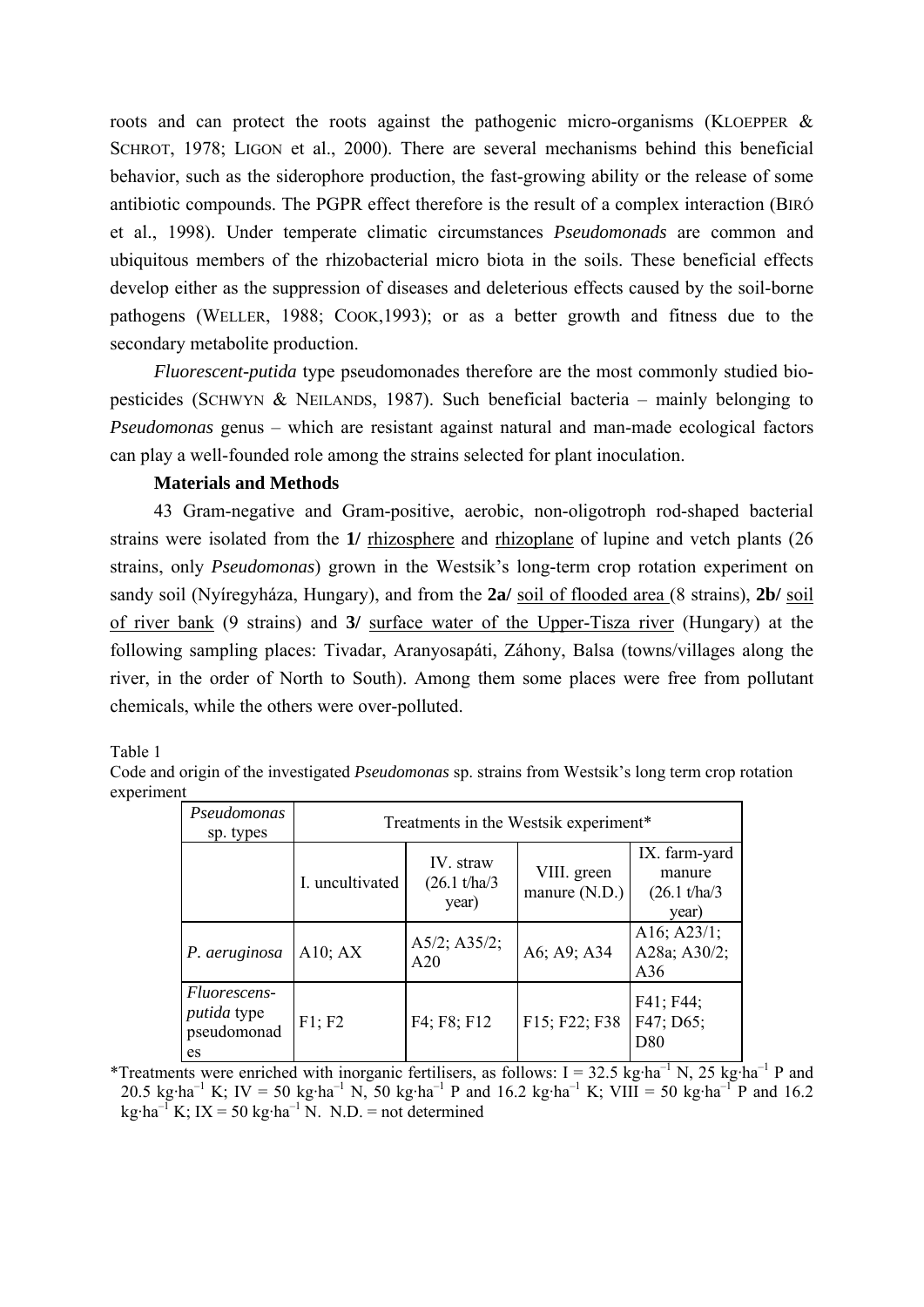From the soil- and water samples different bacterial isolates were collected by using Ashby, King's B, Nutrient and Endo agar media with a simplified method (ANGERER *et al.*, 1998), for achieving the largest possible diversity of bacteria, which were identified by 16SrDNA method (ALTSCHUL *et al.,* 1997), and the conventionally used BIOLOG identification assay (BOCHNER, 1989). Table 1 shows the list of investigated *Pseudomonas* strains from Westsik's experiment used for further tests; Table 2 shows the identified isolates among the investigated bacterial strains, which are the type representatives of each sampling places along the Tisza River.

Table 2

| Place of origin and distance<br>from the pollution | Species                        | Strain code     |
|----------------------------------------------------|--------------------------------|-----------------|
|                                                    | Enterobacter agglomerans       | <b>B</b> 12     |
| Tivadar                                            | Pseudomonas gassardi           | <b>B</b> 83     |
|                                                    | Pseudomonas marginalis         | <b>B</b> 136    |
|                                                    | Acinetobacter johnsonii        | A 14            |
|                                                    | Aeromonas hydrophila           | A 106           |
|                                                    | Rahnella aquatilis             | A 211           |
| Aranyosapáti                                       | Acinetobacter johnsonii        | A 212           |
|                                                    | Klebsiella sp.                 | A 217           |
|                                                    | Pseudomonas synxantha          | A 308           |
|                                                    | Aeromonas veronii              | IV 313          |
|                                                    | Pseudomonas veronii            | D 11            |
| Záhony                                             | <b>Pseudomonas fluorescens</b> | D <sub>65</sub> |
|                                                    | Pseudomonas marginalis         | C <sub>25</sub> |
| Balsa                                              | <b>Bacillus cereus</b>         | C <sub>59</sub> |
|                                                    | Bacillus thüringiensis         | C <sub>69</sub> |
|                                                    | Pseudomonas sp.                | C 115           |

List of investigated strains, which were used for further tests (Note: pseudomonads were present at each of sampling places – see **bold-faced text**)

In the first step the obtained individual strains were tested for plant growth promoting effect using the LETHAM's method (LETHAM, 1968) with a slightly modification. Based on their plant growth promoting activity (OLDAL *et al.,* 2001), 13 strains were selected for further investigations, as follows in a decreasing order: W.35, *Pseudomonas veronii* W.7, *Pasteurella* sp. W.30, *Pseudomonas gassardi* B.83, *Pseudomonas* sp. C.115, *Pseudomonas syringae* I.110, *Aeromonas media* W.1, *Pseudomonas veronii* D.111, III.119, VI.404, *Bacillus thüringiensis* C.69, III.108, *Pseudomonas* sp. W.36.

Sensitivity tests against different heavy metal pollutants were carried out by using the following chemicals at different concentrations:  $ZnCl_2$ ,  $Zn(NO_3)_2$ ,  $CuCl_2$ ,  $Cu(NO_3)_2$ ,  $CuSO_4$ , Pb(NO<sub>3</sub>)<sub>2</sub>, (NH<sub>4</sub>)<sub>6</sub>Mo<sub>7</sub>O<sub>24</sub>, Fe<sup>(III</sup>)Cl<sub>3</sub>, Fe<sup>(II</sup>)SO<sub>4</sub>, Fe<sup>(III</sup>)(NO<sub>3</sub>)<sub>3</sub>; 50, 100, 200, 400, 800 and 1600 μM concentration scale for each compound. The effects of the compounds on the growth of bacteria were measured by spectral photometry (560 nm) after 24 hours of incubation at 28  $^{\circ}$ C in Nutrient broth. The sensitivity of strains is expressed in growth rate percentages compared to the non-treated control. Statistical analyses were made by Statgraphics 5.1 software (P5%).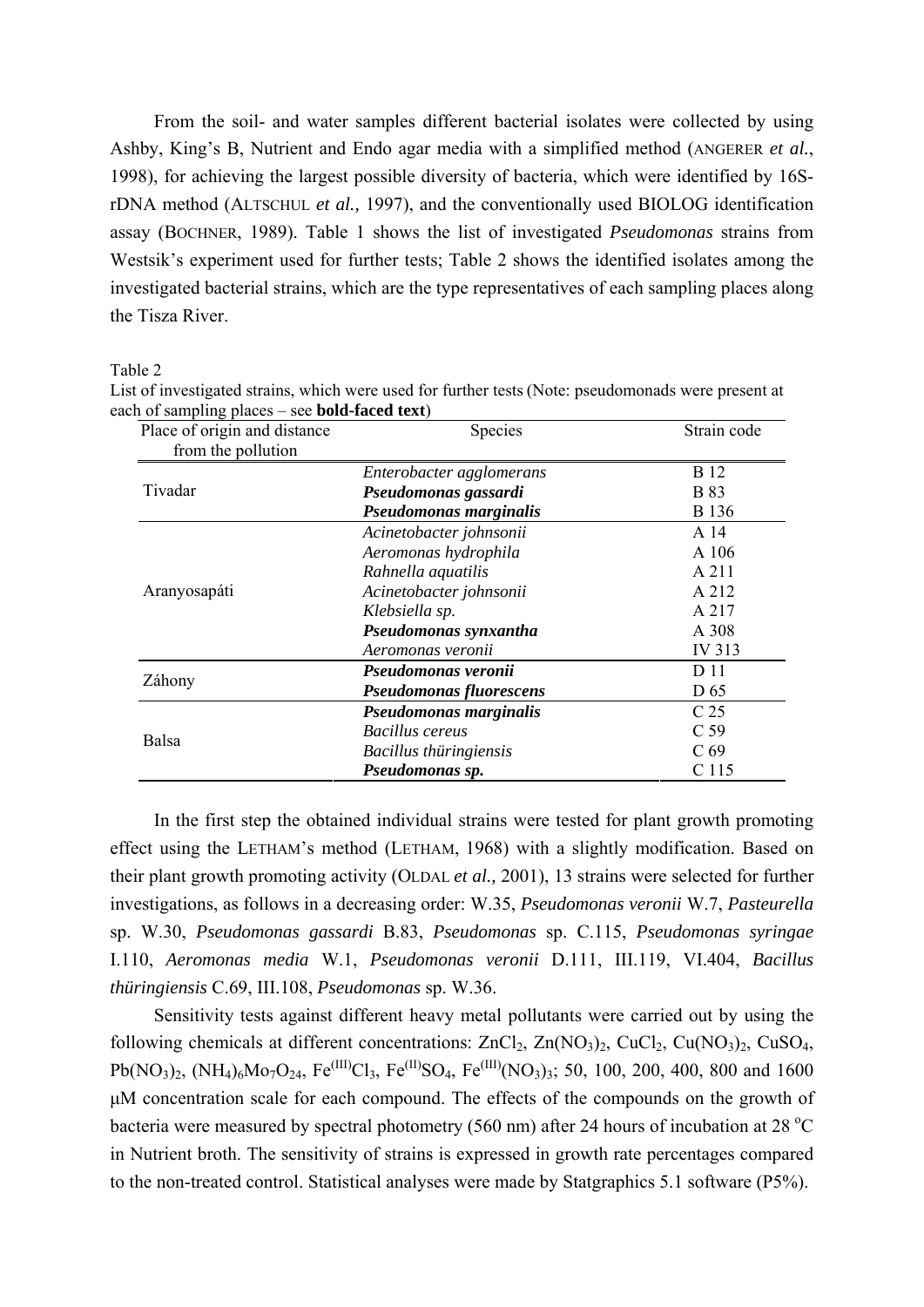### **Results**

Among the bacteria investigated, *Aeromonas*, *Arthrobacter*, *Acinetobacter, Cytophaga, Bacillus*, *Enterobacter*, *Escherichia, Klebsiella, Micrococcus, Paracoccus, Pseudomonas, Rhodococcus, Rahnella Stenofrophomonas*, *Streptomyces* and *Shewanella* strains were identified by using BIOLOG and 16S-rDNA methodologies.

From the Westsik's experiment only the *Pseudomonas* sp. strains were kept for further cultivation. Regarding the Tisza River, *Pseudomonas* strains occurred at all of the sampling places, and the most numerous representatives were the *Pseudomonas, Aeromonas, Acinetobacter* and *Bacillus* species. According to the microbial isolates, Aranyosapáti city showed the highest value of microbial biomass and diversity.

Among the investigated plant growth promoting bacteria, 7 strains proved to have a significant resistance against the heavy metal compounds compared to the other strains: *Aeromonas media* W.1, *Pseudomonas veronii* W.7, *Pasteurella* sp. W.30, *Pseudomonas* sp. W.36, *Bacillus thüringiensis* C.69, and III.118, III.119; those total mean sensitivity did not show a statistically reliable difference. The inhibitory effect of heavy metal compounds on the bacterial growth is the following (in a decreasing order):  $(NH_4)_6M_07O_{24}$ , CuSO<sub>4</sub>, ZnCl<sub>2</sub>,  $Cu(NO<sub>3</sub>)<sub>2</sub>$ , Zn(NO<sub>3</sub>)<sub>2</sub>, CuCl<sub>2</sub>, Pb(NO<sub>3</sub>)<sub>2</sub>, Fe<sup>(III</sup>)SO<sub>4</sub>, Fe<sup>(III</sup>)Cl<sub>3</sub>, Fe<sup>(III</sup>)(NO<sub>3</sub>)<sub>3</sub>.

Heavy metal tolerance of the selected bacterial strains is shown through the investigational results of 7 representative strains affected by 9 heavy metal compounds (Figures 1–9; see next page). Bars in the figures are indicating the value of significant difference  $(SD_{P5\%})$ .

## **Discussion**

In the present study the species composition of the river Tisza (at some remarkable polluted sites) and Westisk's long term crop rotation experiment on sandy soil (Nyíregyháza, Hungary) was established by some physiological and genetical studies (BIOLOG, 16S-rDNA methodologies). *Pseudomonas, Aeromonas, Acinetobacter* and *Bacillus* strains as well as representatives from other genera (*Arthrobacter, Enterobacter, Klebsiella, Micrococcus, Paracoccus, Streptomyces, Shewanella, Stenotrophomonas* – this genus became separated from *Pseudomonas* group recently) occur in the river of upper Tisza and soils of its banks and flooded area.

Regarding the metallic chemicals, compounds of lead had a weaker inhibition of strain growth than the compounds of copper and zinc, thus it is probable that the investigated bacteria may be adapted to the environmental pollution level of their site of origin, tolerating a higher lead stress. In the case of ironic compounds, the "microelement-effect" should be supposed, accordingly as the tested strains can use the iron in their metabolism, so the measure of inhibitory effect seems to be determined better by the anions dissociated in the electrolyte solution. The ecological study of bacterial micro-biota of Tisza River and related agricultural land fields has an essential importance; so by the selection of soil-borne beneficial bacteria directed to field use (seed/plant inoculation) both theoretically and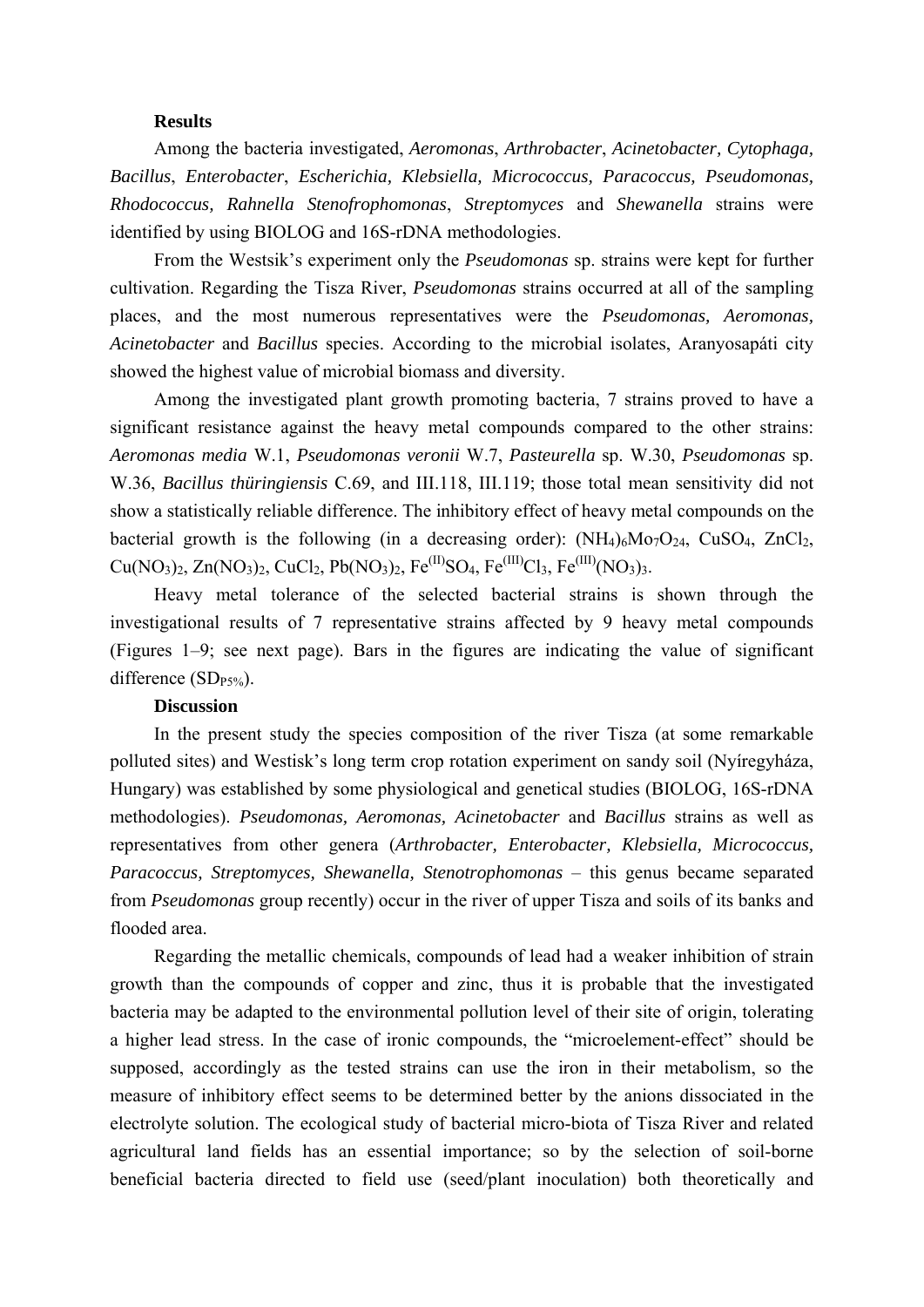practically can prevent problems of environmental pollution, which have adverse effects on human health, such as accumulation of toxic chemicals, heavy metal compounds and high amounts of inorganic fertilizers reaching the groundwater.

#### **References**

- ALTSCHUL, S.F., MADDEN, T.L., SCHÄFFER, A.A., ZHANG, J., ZHANG, Z., MILLER, W., LIPMAN, D.J. (1997): Gapped BLAST and PSI-BLAST: a new generation of protein database search programs. Nucleic Acids Res. 25:3389–3402.
- ANGERER, P., BIRÓ, B., ANTON, A., KÖVES-PÉCHY, K. AND KISS, E. (1998): Indicator microbes of chlorsulfon addition detected by a simplyfied plate counting method. Agrokém. Talajt. 47:297–305.
- BIRÓ, B. et al., 1998. Specific replant disease reduced by PGPR rhizobacteria. Acta Hort. **477.** 75–81.
- BOCHNER, B.R. (1989): Sleuthing out Bacterial Identities. Nature. 339:157–158.
- BUYSENS, S. et al., 1999. Involvement of pyochelin and pyoverdin in suppression of pythium-induced dampingoff of tomato by *Pseudomonas aeruginosa* 7NSK2. App. Environ. Microbiol. **65. (**12) 5612–-5614.
- COOK, R. J., 1993. Making greater use of introduced microorganisms for biological control of plant pathogens. Annu. Rev. Phytopathol. **31.** 53–80.
- ELLIOT, L. F. et al., 1984. Bacterial colonization of plant roots. In: Microbial Interactions. (Eds.: TODD, R. L. & GIDDENS, J. E.) 1–16. Soil Sci. Soc. America. Madison, WI.
- FEDI, S. et al., 1997. Evidence for signalling between the phytopathogenic fungus *Pythium ultimum* and *Pseudomonas fluorescens* F113: *P. ultimum* represses the expression of genes in *P. fluorescens* F113, resulting in altered ecological fitness. App. Environ. Microbiol. **63: (**1) 4261–4266.
- KLOEPPER, J. & SCHROT, M., 1978. Plant growth-promoting rhizobacteria on radishes. Proc. Int. Conf. Plant. Pathog. Bact. **2.** 879–882.
- LETHAM, D. S. (1968): A new cytokinin bioassay. In: Wightman-Setterfield (1968): Biochemistry and physiology of plant growth substances. Ottawa, Canada. p. 19-23.
- LIGON, J. M. et al., 2000. Natural products with antifungal activity from *Pseudomonas* biocontrol bacteria. Pest Management Sci. **56.** 688–695.
- OLDAL, B., JEVCSÁK, I., KECSKÉS, M.L., GYÖRKE, B., BAYOUMI HAMUDA, H.E.A.F., KECSKÉS, M. (2001): Rizoszféra-, talaj- és vízi baktériumtörzsek növekedés-serkentő hatása csíranövénytesztben. Acta Microbiol. Immunol. Hung. (*in press*)
- SCHWYN, B. & NEILANDS, J. B., 1987. Universal chemical assay for the detection and determination of siderophores. Anal. Biochem. 160. 47–56.
- WELLER, D. M., 1988. Biological control of soil-borne pathogens in the rhizosphere with bacteria. Annu. Rev. Phytopathol. **26.** 379–407.
- YANG, C. H. & CROWLEY, D. E., 2000. Rhizosphere microbial community structure in relation to root location and plant iron nutritional status. App. Environ. Microbiol. **66.** 345–351.

Figure 1

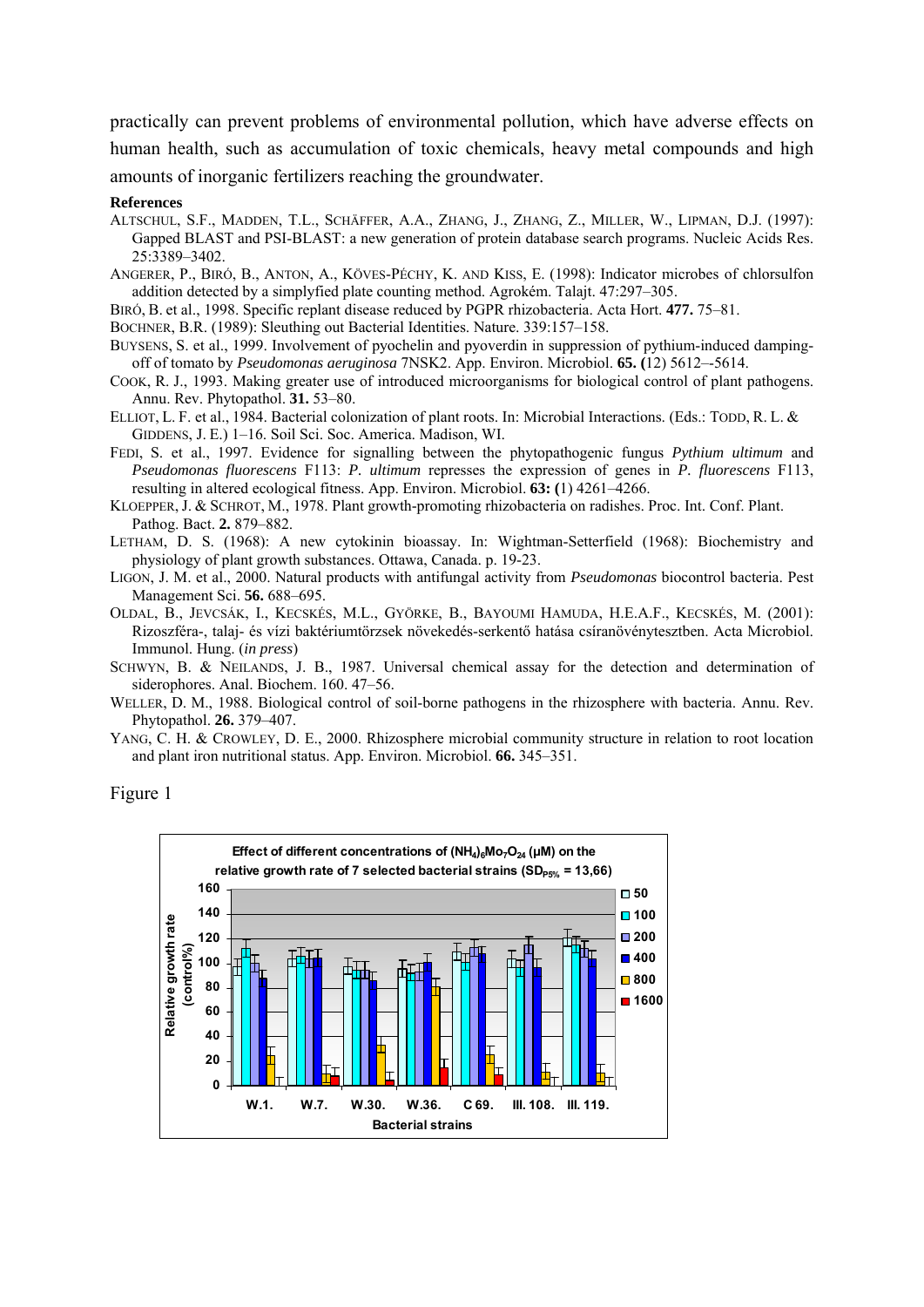Figure 2







Figure 4